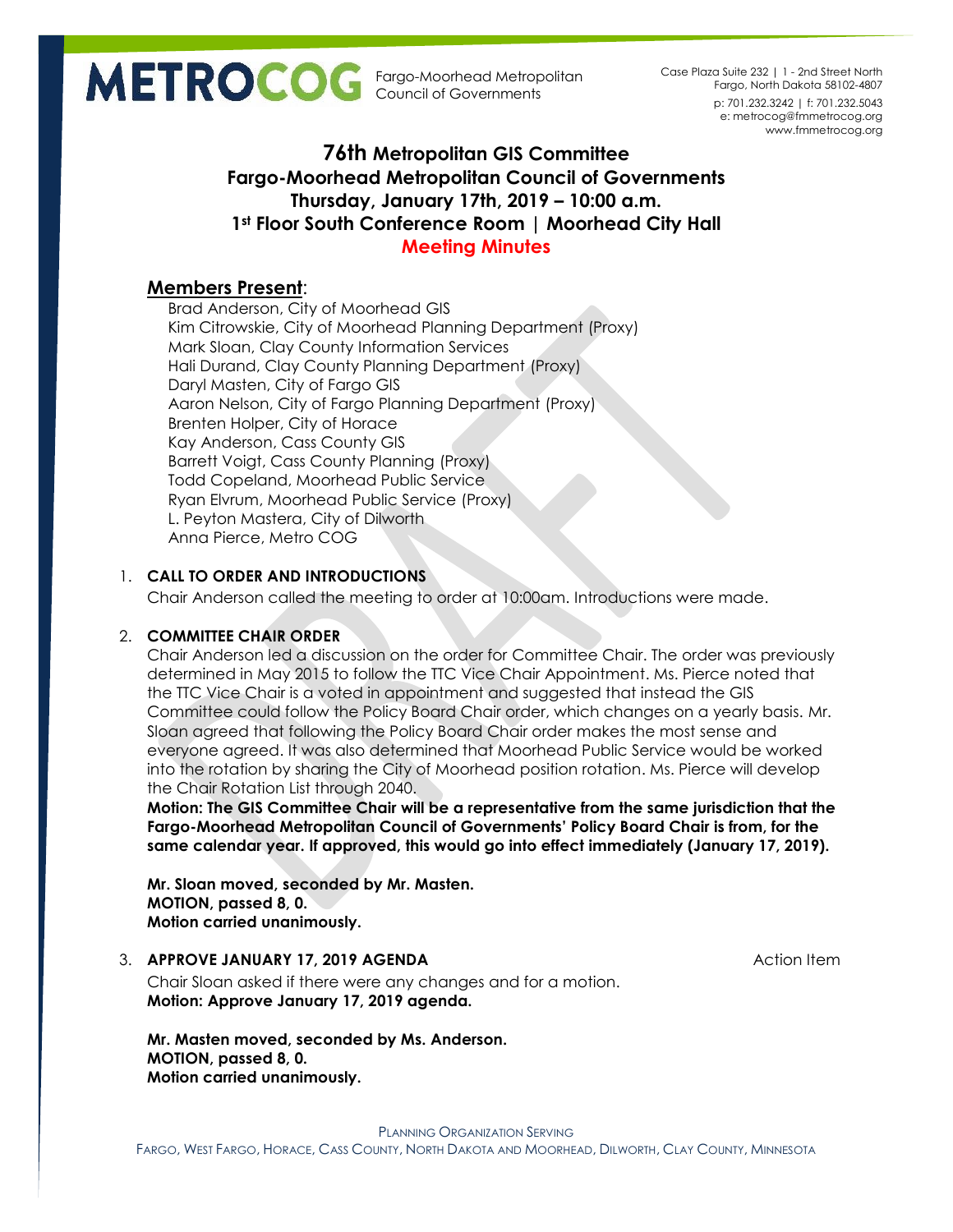#### 4. **APPROVE AUGUST 23, 2018 MEETING MINUTES ACTION CONTRACT ACTION ITEM**

Chair Sloan asked if there were any changes and for a motion. Mr. Copeland noted that under the Jurisdictional Roundtable & Updates for Moorhead Public Service it should be "Pine to Prairie" not Pride and Prairie. Ms. Pierce noted that highlighted items were items that needed follow-up.

**Motion: Approve August 23, 201 meeting minutes as corrected.**

**Mr. Anderson moved, seconded by Mr. Masten. MOTION, passed 8, 0. Motion carried unanimously.**

#### 5. **2019 MEMBERSHIP UPDATE**

Ms. Pierce presented the 2019 Membership List and requested each jurisdiction review their representation and notify her of any changes. Committee Members took a few moments to review and Ms. Pierce noted changes that are to be made. Ms. Pierce will update the 2019 Membership List and redistribute.

### 6. **PRELIMINARY DISCUSSION ON FUNCTIONAL CLASSIFICATION SCHEMA**

Ms. Pierce presented the current status of the update to the North Dakota Federal Functional Classification for roadways in the Urban Area. Ms. Pierce identified the process Metro COG is going through for approval. Ms. Pierce noted that the Functional Classification for both sides of the Red River will be reviewed and submitted yearly starting in December 2019 in an effort to stay current with the Functional Classification.

Ms. Pierce stated that she has been using Cass County's Roadway Centerline file for the line work for the existing roadway system. She created new fields for Metro COG's purpose and requested feedback on identifying a schema for roadway centerline files in North Dakota and Minnesota. Mr. Anderson presented the existing schema for the Clay County and Moorhead roadway classifications. Mr. Masten stated that there would be a benefit in combining all the schema for Cass and Clay County to create a cohesive dataset across the region for Emergency Response and that he'd be in favor of adding a Federal Functional Class field for consistency. Ms. Pierce recommended we find out from the engineers what each classification type means for each jurisdiction. Then we can compare what one type means in each jurisdiction to create some consistency.

A working group of (Fargo, West Fargo, Cass County, Clay County, and Moorhead) has been created that is discussing GIS standards as a subgroup to the GIS Committee. Ms. Pierce asked that Metro COG be included from now on in those meetings.

Mr. Sloan noted that the engineers need to get involved in the discussion about functional classification.

Ms. Pierce will send an email to set up a meeting to discuss the Functional Classification schema with the Metro COG subgroup. At that meeting it will be determined when to include the engineers.

#### 7. **CENSUS PSAP UPDATE**

Ms. Pierce explained that Metro COG is updating the block group and tract boundaries for Cass County, ND and Clay County, MN for the 2020 Census through the Participant Statistical Area Program (PSAP). Ms. Pierce will reach out to coordinate with the jurisdictions once Metro COG has reviewed the boundaries for each jurisdiction. Mr. Sloan suggested that it's important to keep in mind precinct boundaries, jurisdictional boundaries, and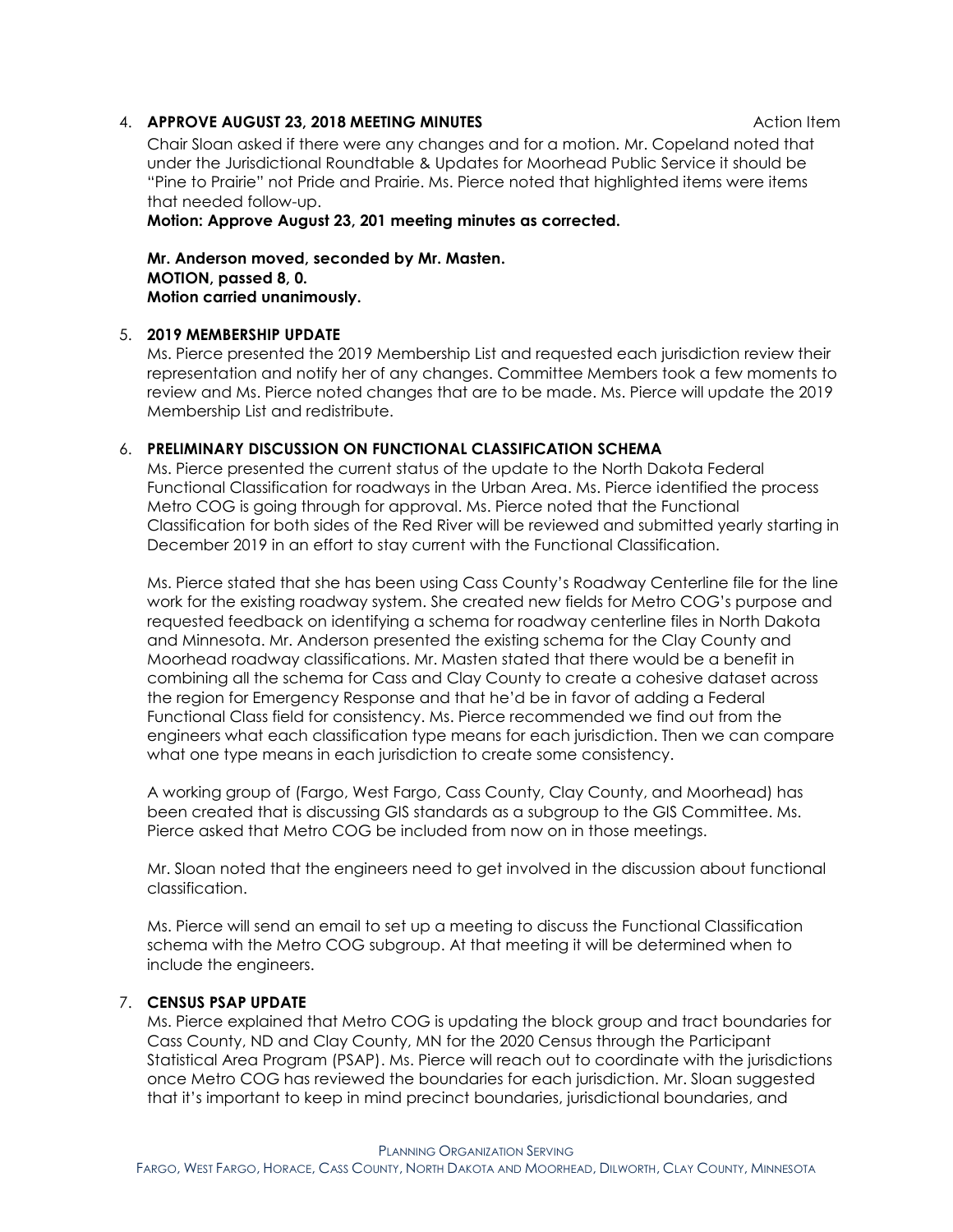school boundaries. Mr. Voigt suggested that Metro COG should try to keep the tract boundaries within the existing boundaries for statistical comparison.

## 8. **GIS ROUND TABLE**

Ms. Pierce wanted to continue the discussion from the previous GIS Committee meeting. Consultants are requesting to meet as a large group with all the jurisdictions to find out what's happening in each jurisdiction. Mr. Anderson is coordinating a focus group to figure out what the goal of the event would be. Mr. Anderson said the focus group will figure out a timeline and send out an email in mid-February. Mr. Masten raised concerns that this event may compete with the Pine to Prairie Conference. All committee members agreed that this event should not compete with the Pine to Prairie Conference. Ms. Pierce asked for clarification on the intent of the event. Mr. Anderson stated that this event would be a user group, but he is very cognoscente of not stepping on Pine to Prairie's toes.

## 9. **JURISDICTIONAL ROUNDTABLE & UPDATES**

- a. City of Fargo
	- New World System update
	- Trying to figure out GeoEvent viewer to create geofences around all the roadway segments to be able to track plow movements.
- b. City of Moorhead
	- Working on a multihazard mitigation plan
	- ProWest had the ArcGIS thing that will change how data is published online
	- PubWorks went off talked to guy and he said Fargo Parks doesn't have any GIS data that will be linked to it.
	- Address Standards
	- Centerline work
- c. City of Dilworth
	- No update
	- Appreciates being included and Mark Sloan's help with GIS.
- d. City of West Fargo
	- Not present
- e. City of Horace
	- Matt Lower is the new Community Developer
	- Working on the Horace Comprehensive and Transportation Plan with Metro COG and coincidentally, updating their Land Use Plan
	- Implementing Dude Solutions SmartGov<sup>TM</sup>, which is a GIS based building application software. It lets you manage all the processes and workflow tied to permitting, licensing, inspections and code enforcement into a web-based system hosted in a cloud service.
	- The Middle School is starting construction and should open in Fall 2020.
	- The High School should be open in Fall 2021.
- f. Cass County
	- Requested a meeting with Horace to further discuss Dude Solutions SmartGov™
	- Working on 911 addressing key and needs to coordinate more with Barrett Voigt in Cass County Planning.
	- Looking at ArcGIS Pro implementation timeline
	- Working on the soils application
	- Kay Anderson and Daryl Masten will be serving on a North Dakota 911 GIS Standards Committee